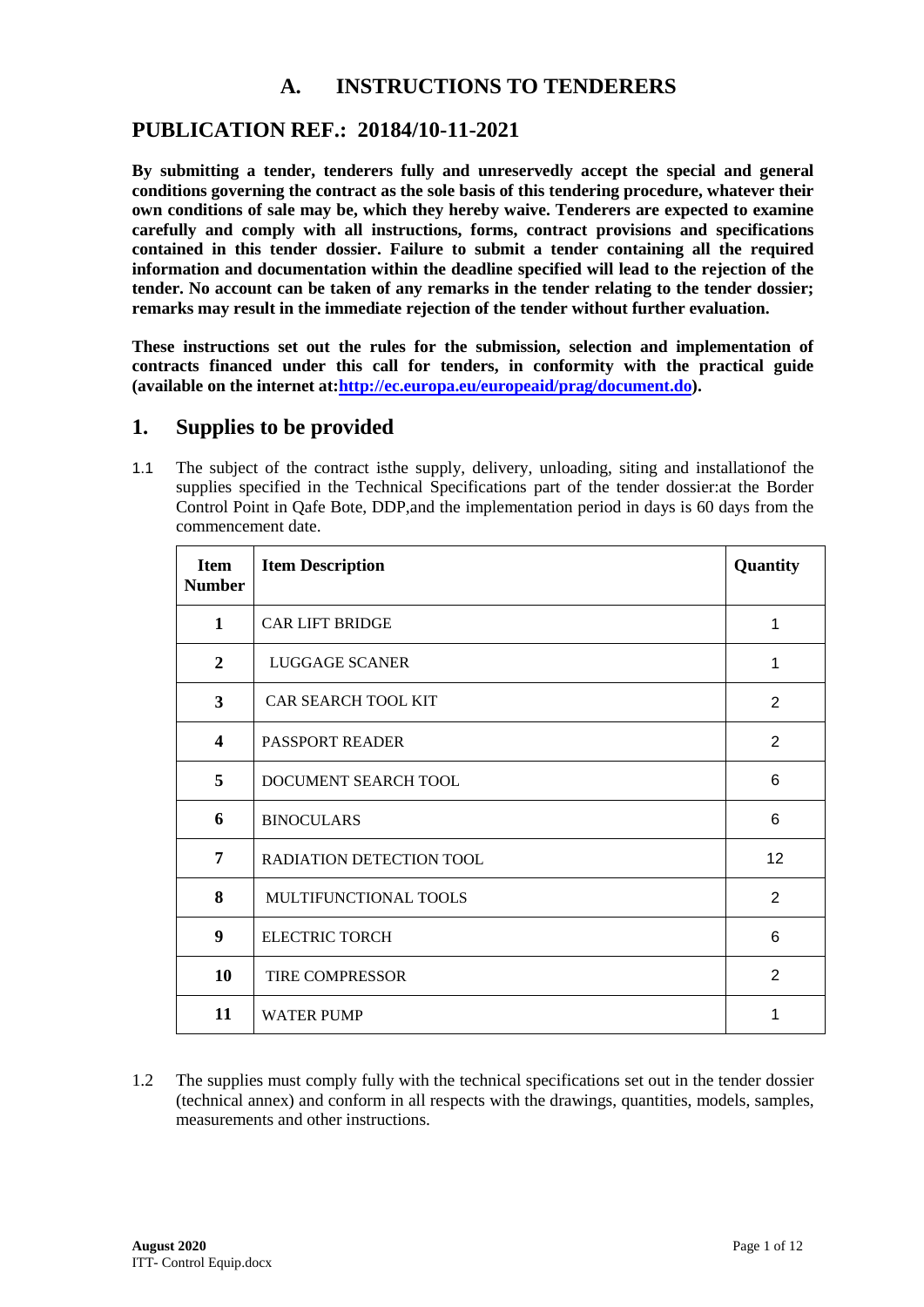1.4 Tenderers are not authorised to tender for a variant solution in addition to the present tender.

# **2. Timetable**

|                                                                              | <b>DATE</b>    | TIME*          |
|------------------------------------------------------------------------------|----------------|----------------|
| Clarification meeting / site visit (if any)                                  | Not applicable | Not applicable |
| Deadline for requesting clarifications<br>from the contracting authority     | 25.11.2021     | 14:00          |
| Last date on which clarifications are<br>issued by the contracting authority | 06.12.2021     |                |
| <b>Deadline for submission of tenders</b>                                    | 16.12.2021     | 14:00          |
| <b>Tender opening session</b>                                                | 16.12.2021     | 15:30          |
| Notification of award to the successful<br>tenderer                          | January 2022   |                |
| Signature of the contract                                                    | January 2022   |                |

**\* All times are in the time zone of the country of the contracting authority provisional date \*\* Provisional date**

# **3. Participation**

- 3.1 Participation is open to all natural persons who are nationals of and legal persons (participating either individually or in a grouping –consortium– of tenderers) which are effectively established in a Member State of the European Union or in a eligible country or territory as defined under the Regulation (EU) No 236/2014 establishing common rules and procedures for the implementation of the Union's instruments for external action (CIR) for the applicable instrument under which the contract is financed (see also the additional information about contract notice). Participation is also open to international organisations. All supplies under this contract must originate in one or more of these countries. However, they may originate from any country when the amount of the supplies to be purchased (as a whole or, if divided into lots, per lot) is below EUR 100 000.
- 3.2 These terms refer to all nationals of the above states and to all legal entities, companies or partnerships effectively established in the above states. For the purposes of proving compliance with this rule, tenderers being legal persons, must present the documents required under that country's law.
- 3.3 The eligibility requirement detailed in subclauses 3.1 and 3.2 applies to all members of a joint venture/consortium and all subcontractors, as well as to all entities upon whose capacity the tenderer relies for the selection criteria. Every tenderer, member of a joint venture/consortium, every capacity-providing entity, every subcontractor must certify that they meet these conditions. They must prove their eligibility by a document dated less than one year earlier than the deadline for submitting tenders, drawn up in accordance with their national law or practice or by copies of the original documents stating the constitution and/or legal status and the place of registration and/or statutory seat and, if it is different, the place of central administration. The contracting authority may accept other satisfactory evidence that these conditions are met.
- 3.4 Natural or legal persons are not entitled to participate in this tender procedure or be awarded a contract if they are in any of the situations mentioned in Sections2.4. (EU restrictive measures), 2.6.10.1. (exclusion criteria) or 2.6.10.1.2. (rejection from a procedure) of the practical guide. Should they do so, their tender will be considered unsuitable or irregular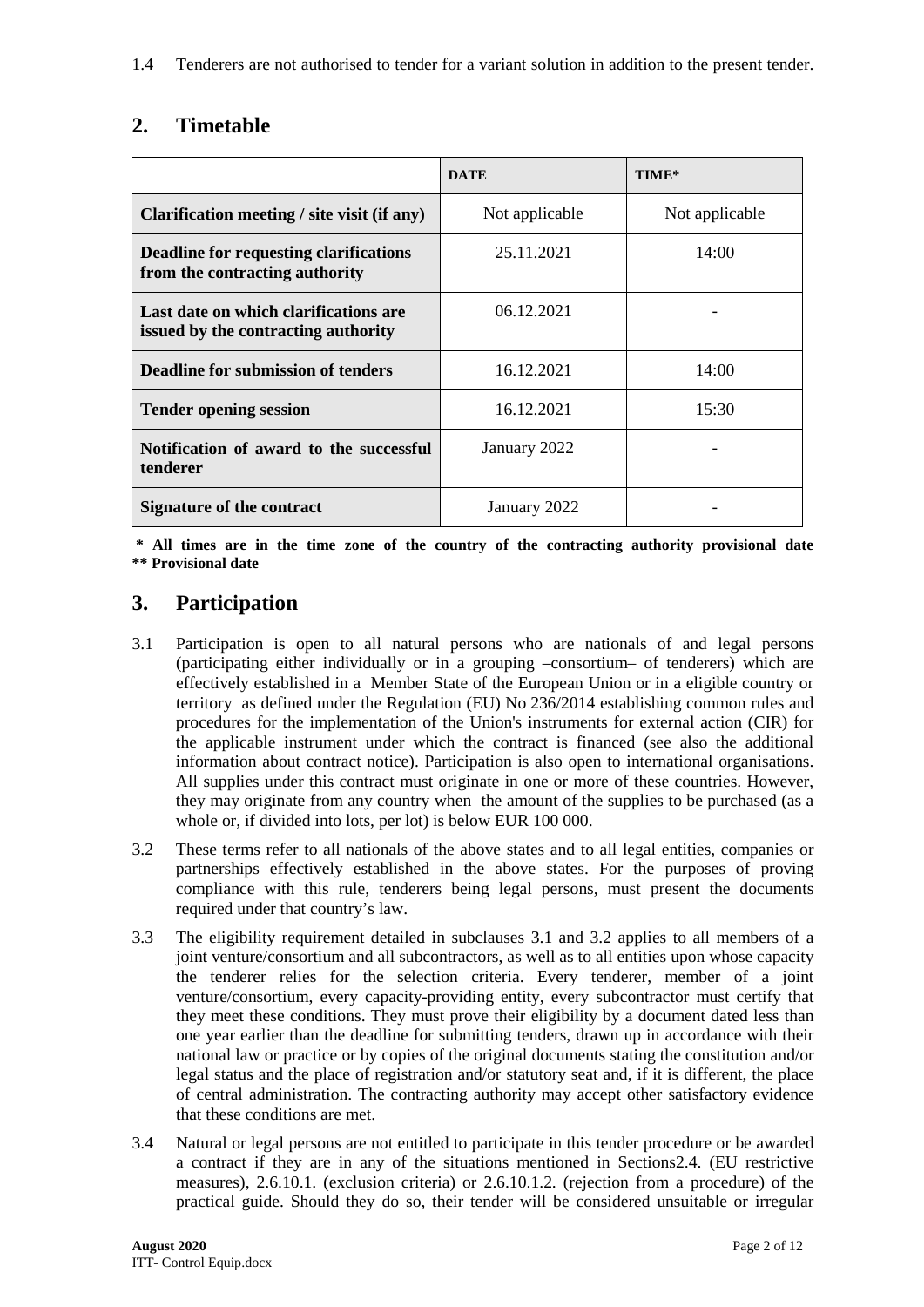respectively. In the cases listed in Section 2.6.10.1. of the practical guide tenderers may also be excluded from EU financed procedures and be subject to financial penalties up to 10% of the total value of the contract inaccordance with the Financial Regulation in force. This information may be published on theCommission website in accordance with the Financial Regulation in force. Tenderers must provide declarations on honour<sup>[1](#page-2-0)</sup> that they are not in any of these exclusion situations. Such declarations must also be submitted by all the members of a joint venture/consortium, by any sub-contractor and by any capacity providing entities. Tenderers who make false declarations may also incur financial penalties and exclusion in accordance with the Financial Regulation in force.Their tender will be considered irregular.

The exclusion situations referred to above also apply to all members of a joint venture/consortium, all subcontractors and all suppliers to tenderers, as well as to all entities upon whose capacity the tenderer relies for the selection criteria. In cases of doubt over declarations, the contracting authority will request documentary evidence that subcontractors and/or capacity providing entities are not in a situation that excludes them.

- 3.5 To be eligible to take part in this tender procedure, tenderers must prove to the satisfaction of the contracting authority that they comply with the necessary legal, technical and financial requirements and have the means to carry out the contract effectively.
- 3.6 Subcontracting is allowed but the contractor will retain full liability towards the contracting authority for performance of the contract as a whole.

# **4. Origin**

4.1 Unless otherwise provided in the contract or below, all goods purchased under the contract must originate in a Member State of the European Union or in a country or territory of the regions covered and/or authorised by the specific instruments applicable to the programme specified in clause 3.1 above. For these purposes, 'origin' means the place where the goods are mined, grown, produced or manufactured and/or from which services are provided. The origin of the goods must be determined according to the relevant international agreements (notably WTO agreements), which are reflected in EU legislation on rules of origin for customs purposes: the Customs Code (Council Regulation (EEC) No 2913/92) in particular its Articles 22 to 246 thereof, and the Code's implementing provisions (Commission Regulation (EEC) No 2454/93.

All supplies under this contract must originate in one or more of the above countries.

Tenderers must provide an undertaking signed by their representative certifying compliance with this requirement. The tenderer is obliged to verify that the provided information is correct. Otherwise, the tenderer risks to be excluded because of negligently misrepresenting information.For more details, see Section2.3.5. of thepractical guide.

4.2 When submitting tenders, tenderers must state expressly that all the goods meet the requirements concerning origin and must state the countries of origin. They may be asked to provide additional information in this connection.

# **5. Type of contract**

unit-price

-

## **6. Currency**

Tenders must be presented in  $Euro<sup>2</sup>$  $Euro<sup>2</sup>$  $Euro<sup>2</sup>$ .

<span id="page-2-0"></span><sup>&</sup>lt;sup>1</sup>See PRAG Section 2.6.10.1.3 A)

<span id="page-2-1"></span> $2$ The currency of tender shall be the currency of the contract and of payment.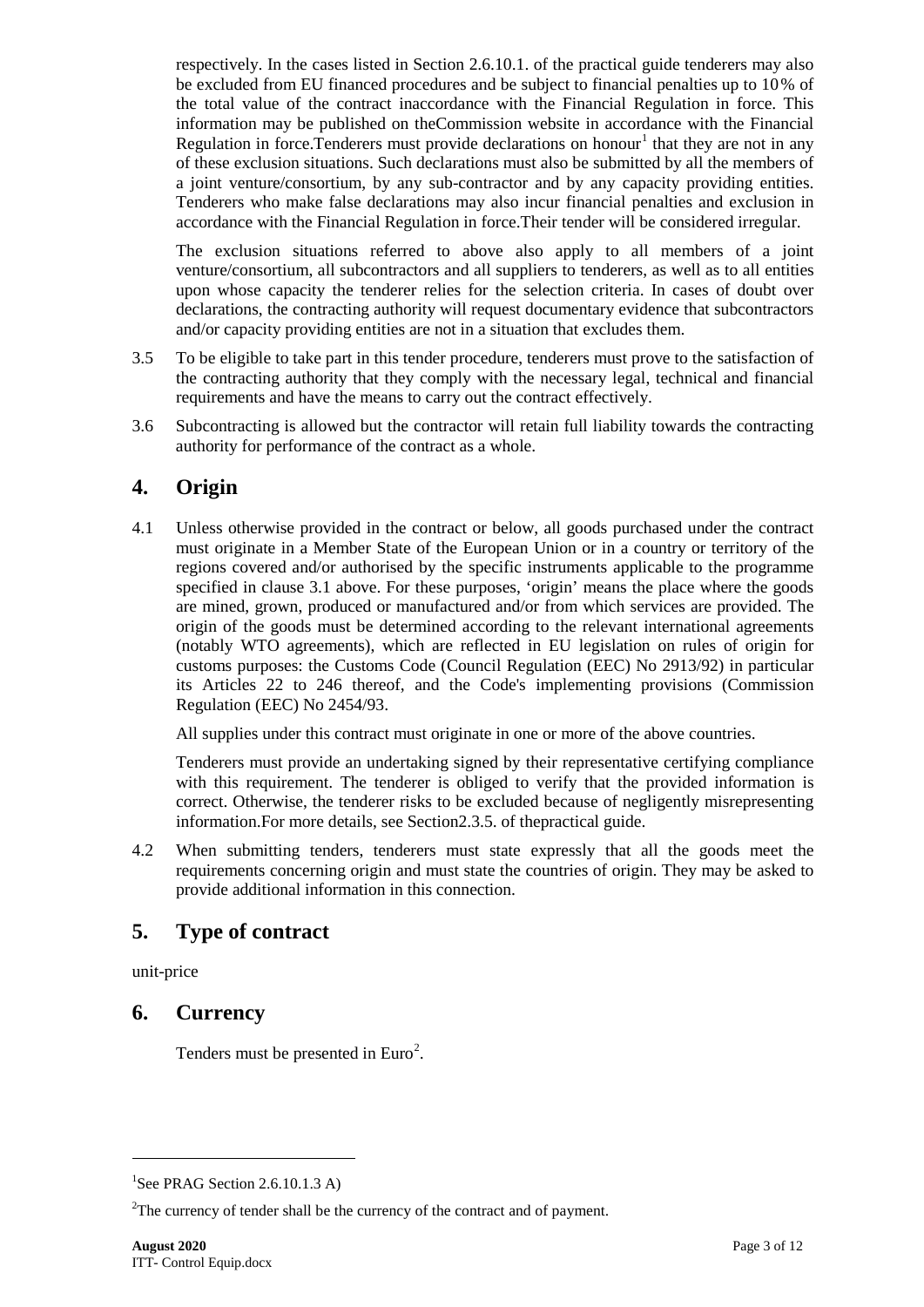# **7. Lots**

This tender procedure is not divided into lots.

## **8. Period of validity**

- 8.1 Tenderers will be bound by their tenders for a period of 90 days from the deadline for the submission of tenders.
- 8.2 In exceptional cases and prior to the expiry of the original tender validity period, the contracting authority may ask tenderers in writing to extend this period by 40 days. Such requests and the responses to them must be made in writing. Tenderers that agree to do so will not be permitted to modify their tenders and they are bound to extend the validity of their tender guarantees for the revised period of validity of the tender. If they refuse, without forfeiture of their tender guarantees, their participation in the tender procedure will be terminated.In case the contracting authority is required to obtain the recommendation of the panel referred to in Section 2.6.10.1.1. of the practical guide, the contracting authority may, before the validity period expires, request an extension of the validity of the tenders up to the adoption of that recommendation.
- 8.3 The successful tenderer will be bound by its tender for a further period of 60 days. The further period is added to the validity period of the tender irrespective of the date of notification.

### **9. Language of tenders**

9.1 The tenders, all correspondence and documents related to the tender exchanged by the tenderer and the contracting authority must be written in the language of the procedure, which is English.

If the supporting documents are not written in one of the official languages of the European Union, a translation into the language of the call for tender must be attached. Where the documents are in an official language of the European Union other than English, it is strongly recommended to provide a translation into English, to facilitate evaluation of the documents.

### **10. Submission of tenders**

10.1 Tenders must be sent to the contracting authority before the deadline specified in 10.3. They must include all the documents specified in point 11 of these Instructions and be sent to the following address:

### **DIRECTORATE GENERAL OF CUSTOMS Postal address: Lagjia Fushë Mëzez, autostrada Tiranë-Durrës, km 1, Qendra "Pajtoni Bussines Center", kati 5.**

If the tenders are hand delivered they should be delivered to the following address:

#### **DIRECTORATE GENERAL OF CUSTOMS Postal address: Lagjia Fushë Mëzez, autostrada Tiranë-Durrës, km 1, Qendra "Pajtoni Bussines Center", kati 5.**

Tenders must comply with the following conditions:

- 10.2 All tenders must be submitted in one original, marked 'original', and 3 copies signed in the same way as the original and marked 'copy'.
- 10.3 All tenders must be submitted to: **DIRECTORATE GENERAL OF CUSTOMS Postal address: Lagjia Fushë Mëzez, autostrada Tiranë-Durrës, km 1, Qendra "Pajtoni Bussines Center", kati 5.**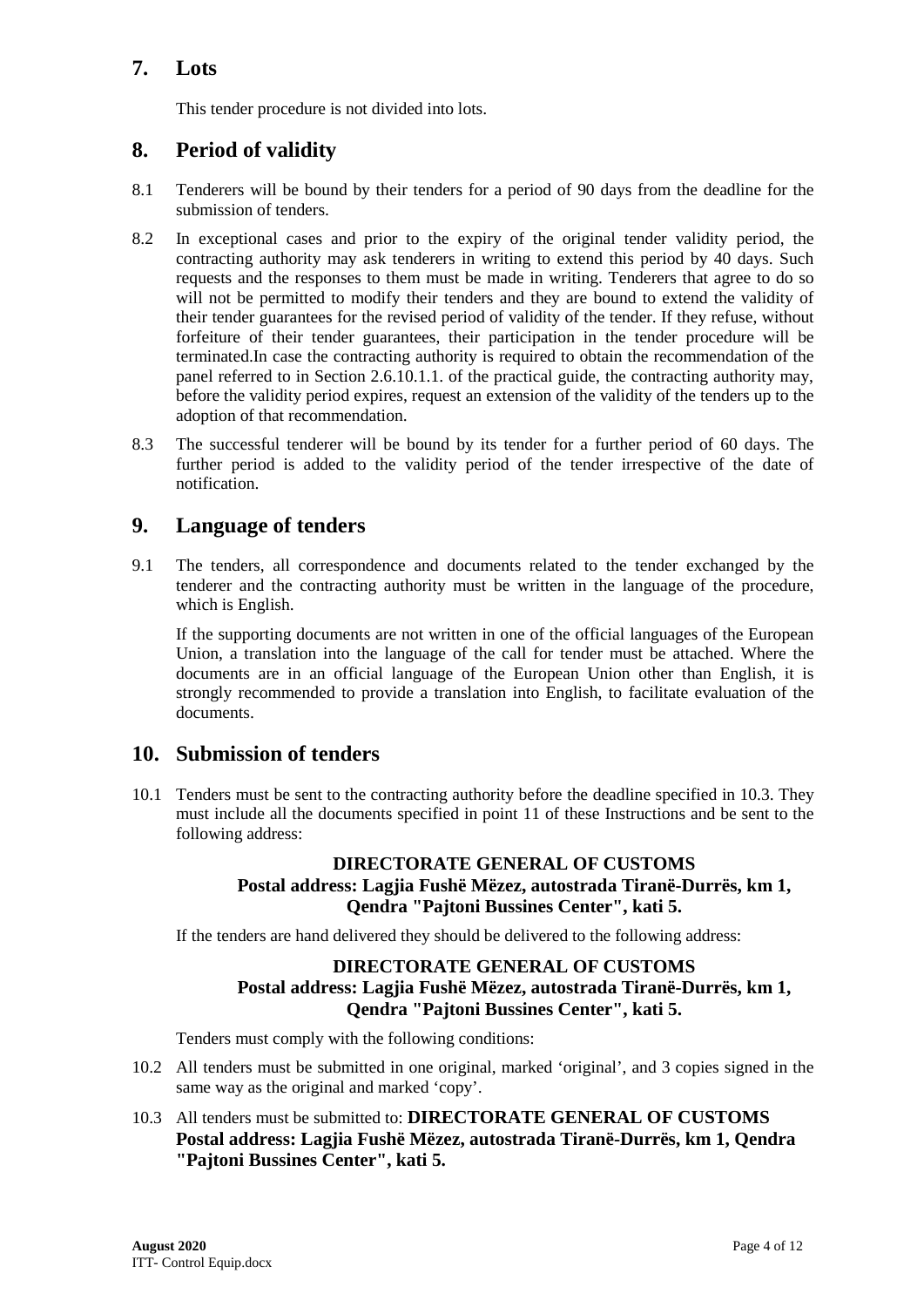before the deadline 16.12.2021, 14:00 local time,

(a) either by post or by courier service, in which case the evidence shall be constituted by the postmark or the date of the deposit slip<sup>[3](#page-4-0)</sup>

(b) or by hand-delivery to the premises of the contracting authority by the participant in person or by an agent, in which case the evidence shall be constituted by the acknowledgment of receipt.

The contracting authority may, for reasons of administrative efficiency, reject any application or tender submitted on time to the postal service but received, for any reason beyond the contracting authority's control, after the effective date of approval of the short-list report or of the evaluation report, if accepting applications or tenders that were submitted on time but arrived late would considerably delay the evaluation procedureor jeopardise decisions already taken and notified.

10.4 All tenders, including annexes and all supporting documents, must be submitted in a sealed envelope bearing only:

- a) the above address;
- b) the reference code of this tender procedure, (i.e. < 20184/10-11-2021>);
- c) where applicable, the number of the lot(s) tendered for;
- d) the words 'Not to be opened before the tender opening session' in the language of the tender dossier and Te mos hapet perpara sesionit te hapjes se tenderit.
- e) the name of the tenderer.

The technical and financial offers must be placed together in a sealed envelope. The envelope should then be placed in another single sealed envelope/package, unless their volume requires a separate submission for each lot.

## **11. Content of tenders**

Failure to fulfil the below requirements will constitute an irregularity and may result in rejection of the tender. All tenders submitted must comply with the requirements in the tender dossier and comprise:

#### **Part 1: Technical offer:**

- a detailed description of the supplies tendered in conformity with the technical specifications, including any documentation required, including if applicable:
	- <sup>o</sup> a list of the spare parts and consumables recommended by the manufacturer;
	- <sup>o</sup> a proposal for after-sales service as defined in Annex 1 of the TS;
	- <sup>o</sup> a training proposal (indicate training needs)as defined in the Annex 1 of the TS;

The technical offer should be presented as per template (Annex II+III\*, Contractor's technical offer) adding separate sheets for details if necessary.

#### **Part 2: Financial offer:**

- A financial offer calculated on a DDP<sup>[4](#page-4-1)</sup>basis for the supplies tendered, including if applicable:
	- <sup>o</sup> financial proposal for spare parts and consumables for use as defined in the Annex 1 of the TS;
	- <sup>o</sup> financial proposalfor after-sales services as defined in the Annex 1 of the TS;
	- <sup>o</sup> financial proposal for training as defined in the Annex 1 of the TS;

-

<span id="page-4-0"></span> $3$  It is recommended to use registered mail in case the postmark would not be readable

<span id="page-4-1"></span><sup>4</sup> [<DDP (Delivered Duty Paid)>] [<DAP (Delivered At Place)>] — Incoterms 2020International Chamber of Commerce<http://www.iccwbo.org/incoterms/>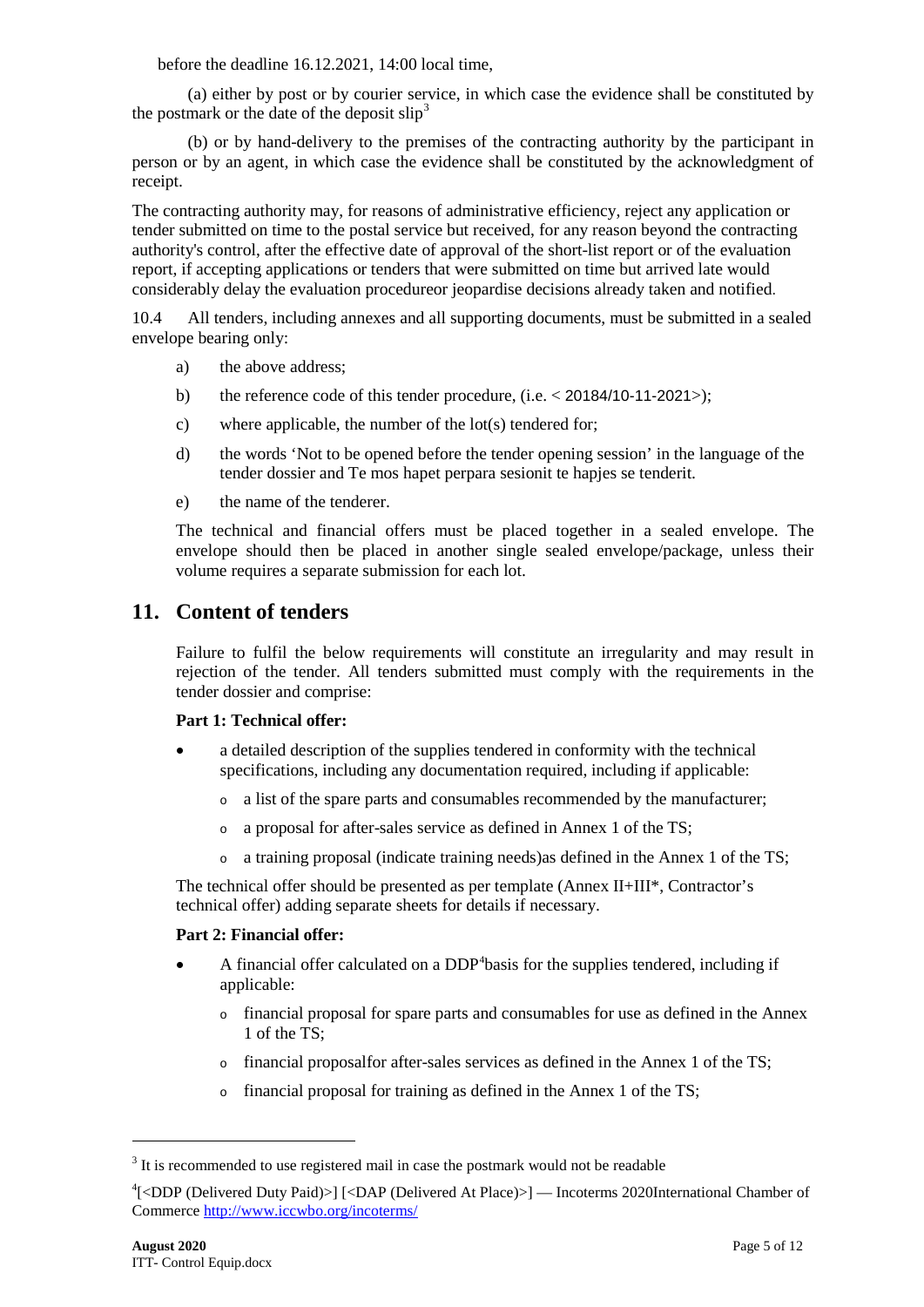This financial offer should be presented as per template (Annex IV $^*$ , Budget breakdown), adding separate sheets for details if necessary.

• An electronic version of the financial offer

#### **Part 3: Documentation:**

To be supplied using the templates attached\*:

- The original, signed tender guarantee, for EUR 2,600;
- The "Tender form for a supply contract", together with its Annex 1 "Declaration on honour on exclusion criteria and selection criteria", both duly completed, which includes thetenderer's declaration, point 7, (from each member if a consortium):
	- The details of the bank account into which payments should be made (financial identification form – document c4o1 fif en) (tenderers that have already signed another contract with the European Commission, may provide their financial identification form number instead of the financial identification form, or a copy of the financial identification form provided on that occasion, if no change has occurred in the meantime.)
	- The legal entity file (document  $c4o2$  lefind en) and the supporting documents (tenderers that have already signed another contract with the European Commission, may provide their legal entity number instead of the legal entity sheet and supporting documents, or a copy of the legal entity sheet provided on that occasion, if no change in legal status has occurred in the meantime).

To be supplied in free-text format:

- A description of the warranty conditions, which must be in accordance with the conditions laid down in Article 32 of the general conditions.
- A statement by the tenderer attesting the origin of the supplies tendered (or other proofs of origin).
- Duly authorised signature: an official document (statutes, power of attorney, notary statement, etc.) proving that the person who signs on behalf of the company, joint venture or consortium is duly authorised to do so.

#### Remarks:

Tenderers are requested to follow this order of presentation.

Annex\* refers to templates attached to the tender dossier. These templates are also available on:<http://ec.europa.eu/europeaid/prag/annexes.do?group=C>

## **12. Taxes and other charges**

The applicable tax and customs arrangements are the following:

The European Commission and Government of Albania have agreed in the Financing Agreement to fully exonerate all duties and taxes, including VAT.

# **13. Additional information before the deadline for submission of tenders**

The tender dossier should be so clear that tenderers do not need to request additional information during the procedure. If the contracting authority, on its own initiative or in response to a request from a prospective tenderer, provides additional information on the tender dossier, it must send such information in writing to all other prospective tenderers at the same time.

Tenderers may submit questions in writing to the following address up to 21 days before the deadline for submission of tenders, specifying the **publication reference and the contract title** at [prokurime@dogana.gov.al;](mailto:prokurime@dogana.gov.al)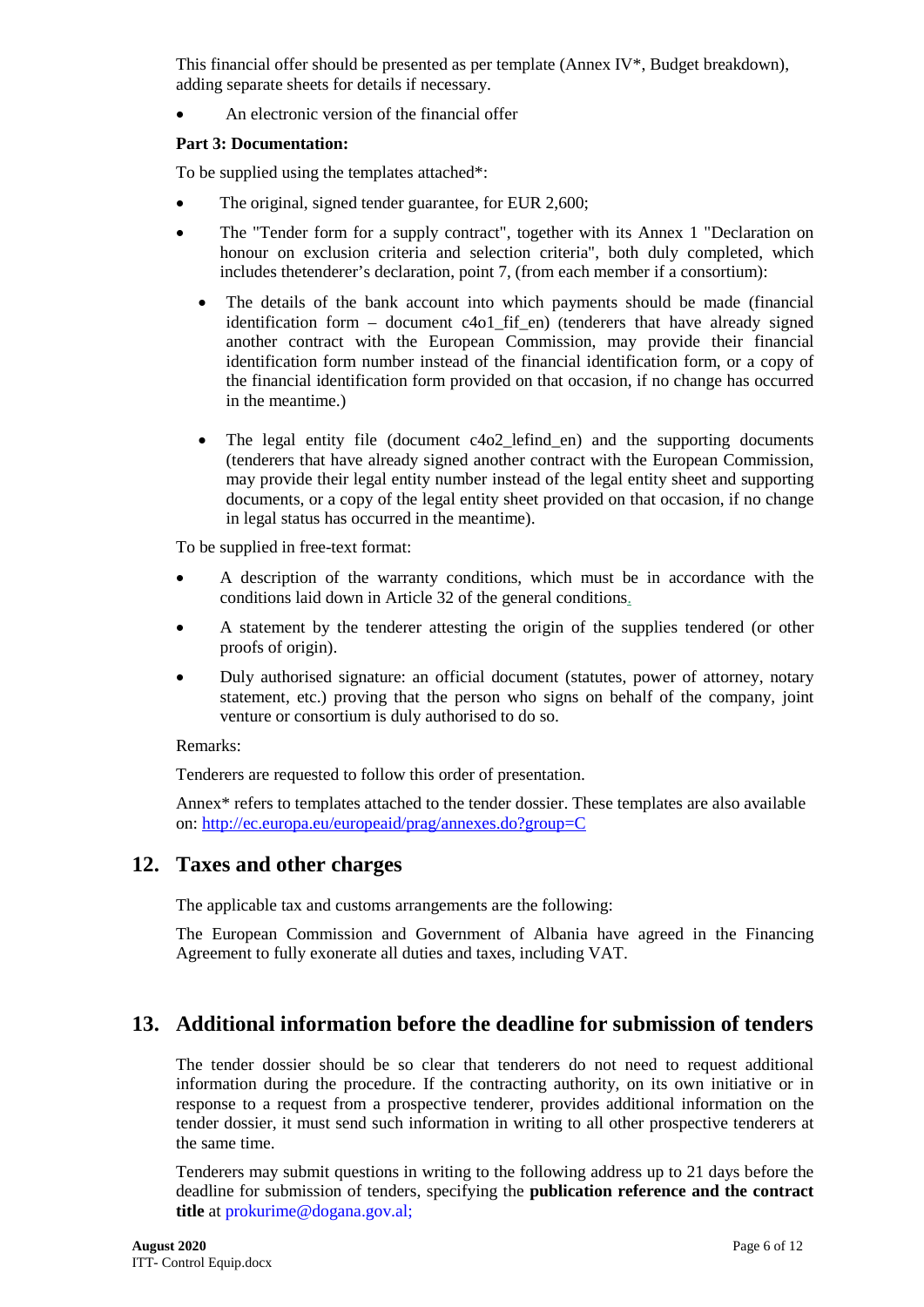The contracting authority has no obligation to provide clarifications after this date.

Any clarification of the tender dossier will be published on [https://www.dogana.gov.al/english/c/171/213/337/comobilon-projecta](https://www.dogana.gov.al/english/c/171/213/337/comobilon-project)t the latest 11 days before the deadline for submission of tenders.

Any prospective tenderers seeking to arrange individual meetings with either the contracting authority and/or the European Commission during the tender period may be excluded from the tender procedure.

# **14. Clarification meeting / site visit**

14.1 No clarification meeting / site visit planned. Visits by individual prospective tenderers during the tender period cannot be organised.

# **15. Alteration or withdrawal of tenders**

- 15.1 Tenderers may alter or withdraw their tenders by written notification prior to the deadline for submission of tenders referred to in Article 10.1. No tender may be altered after this deadline. Withdrawals must be unconditional and will end all participation in the tender procedure.
- 15.2 Any such notification of alteration or withdrawal must be prepared and submitted in accordance with Article 10. The outer envelope must be marked 'Alteration' or 'Withdrawal' as appropriate.
- 15.3 No tender may be withdrawn in the interval between the deadline for submission of tenders referred to in Article 10.1 and the expiry of the tender validity period. Withdrawal of a tender during this interval may result in forfeiture of the tender guarantee.

## **16. Costs of preparing tenders**

No costs incurred by the tenderer in preparing and submitting the tender are reimbursable. All such costs will be borne by the tenderer.

### **17. Ownership of tenders**

The contracting authority retains ownership of all tenders received under this tender procedure. Consequently, tenderers have no right to have their tenders returned to them.

### **18. Joint venture or consortium**

- 18.1 If a tenderer is a joint venture or consortium of two or more persons, the tender must be a single one with the object of securing a single contract, each person must sign the tender and will be jointly and severally liable for the tender and any contract. Those persons must designate one of their members to act as leader with authority to bind the joint venture or consortium. The composition of the joint venture or consortium must not be altered without the prior written consent of the contracting authority.
- 18.2 The tender may be signed by the representative of the joint venture or consortium only if it has been expressly so authorised in writing by the members of the joint venture or consortium, and the authorising contract, notarial act or deed must be submitted to the contracting authority in accordance with point 11 of these instructions to tenderers. All signatures to the authorising instrument must be certified in accordance with the national laws and regulations of each party comprising the joint venture or consortium together with the powers of attorney establishing, in writing, that the signatories to the tender are empowered to enter into commitments on behalf of the members of the joint venture or consortium. Each member of such joint venture or consortium must provide the proof required under Article 3.5 as if it, itself, were the tenderer.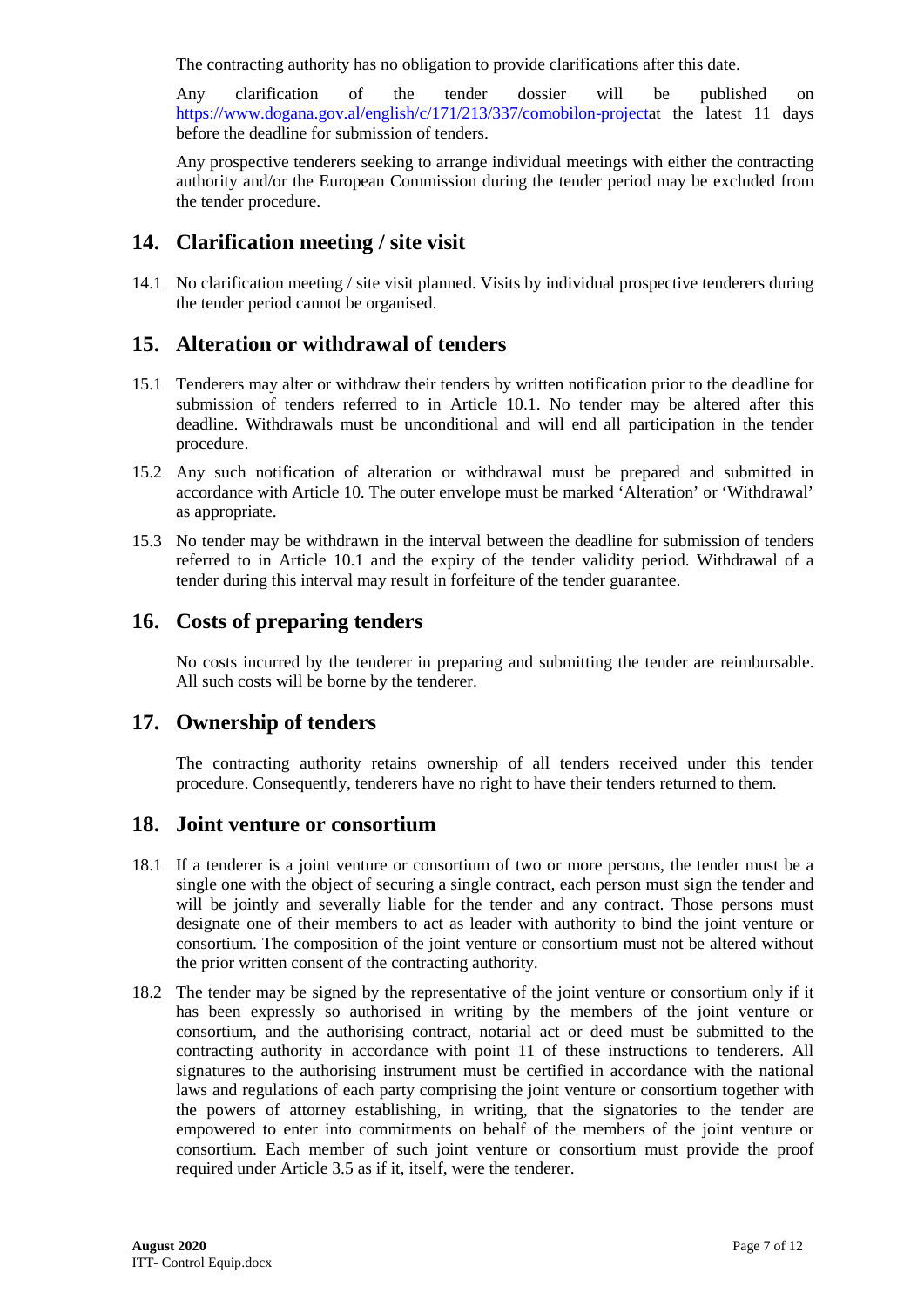### **19. Opening of tenders**

- 19.1 The purpose of the opening session is to check whether the tenders are complete, whether the requisite tender guarantees have been provided, whether the required documents have been properly included and whether the tenders are generally in order.
- 19.2 The tenders will be opened in public session on 16.12.2021, at 15:30 hrs local time by the appointed committee. The committee will draw up minutes of the meeting, which will be available on request.

In the case that at the date of the opening session some tenders have not been delivered to the contracting authority but their representatives can show evidence that it has been sent on time, the contracting authority will allow them to participate in the first opening session and inform all representatives of the tenderers that a second opening session will be organised.

- 19.3 At the tender opening, the tenderers' names, the tender prices, any discount offered, written notifications of alteration and withdrawal, the presence of the requisite tender guarantee (if required) and such other information as the contracting authority may consider appropriate may be announced.
- 19.4 After the public opening of the tenders, no information relating to the examination, clarification, evaluation and comparison of tenders, or recommendations concerning the award of the contract can be disclosed until after the contract has been awarded.
- 19.5 Any attempt by tenderers to influence the evaluation committee in the process of examination, clarification, evaluation and comparison of tenders, to obtain information on how the procedure is progressing or to influence the contracting authority in its decision concerning the award of the contract will result in the immediate rejection of their tenders.
- 19.6 All tenders received after the deadline for submission specified in the contract notice or these instructions will be kept by the contracting authority. The associated guarantees will be returned to the tenderers. No liability can be accepted for late delivery of tenders. Late tenders will be rejected and will not be evaluated.

### **20. Evaluation of tenders**

20.1 Examination of the administrative conformity of tenders

The aim at this stage is to check that tenders comply with the essential requirements of the tender dossier. A tender is deemed to comply if it satisfies all the conditions, procedures and specifications in the tender dossier without substantially departing from or attaching restrictions to them.

Substantial departures or restrictions are those which affect the scope, quality or execution of the contract, differ widely from the terms of the tender dossier, limit the rights of the contracting authority or the tenderer's obligations under the contract or distort competition for tenderers whose tenders do comply. Decisions to the effect that a tender is not administratively compliant must be duly justified in the evaluation minutes.

If a tender does not comply with the tender dossier, it will be rejected immediately and may not subsequently be made to comply by correcting it or withdrawing the departure or restriction.

20.2 Technical evaluation

After analysing the tenders deemed to comply in administrative terms, the evaluation committee will rule on the technical admissibility of each tender, classifying it as technically compliant or non-compliant.

The minimum qualifications required (see selection criteria in the additional information about the contract notice are to be evaluated at the start of this stage.

Where contracts include after-sales service and/or training, the technical quality of such services will also be evaluated by using yes/no criteria as specified in the tender dossier.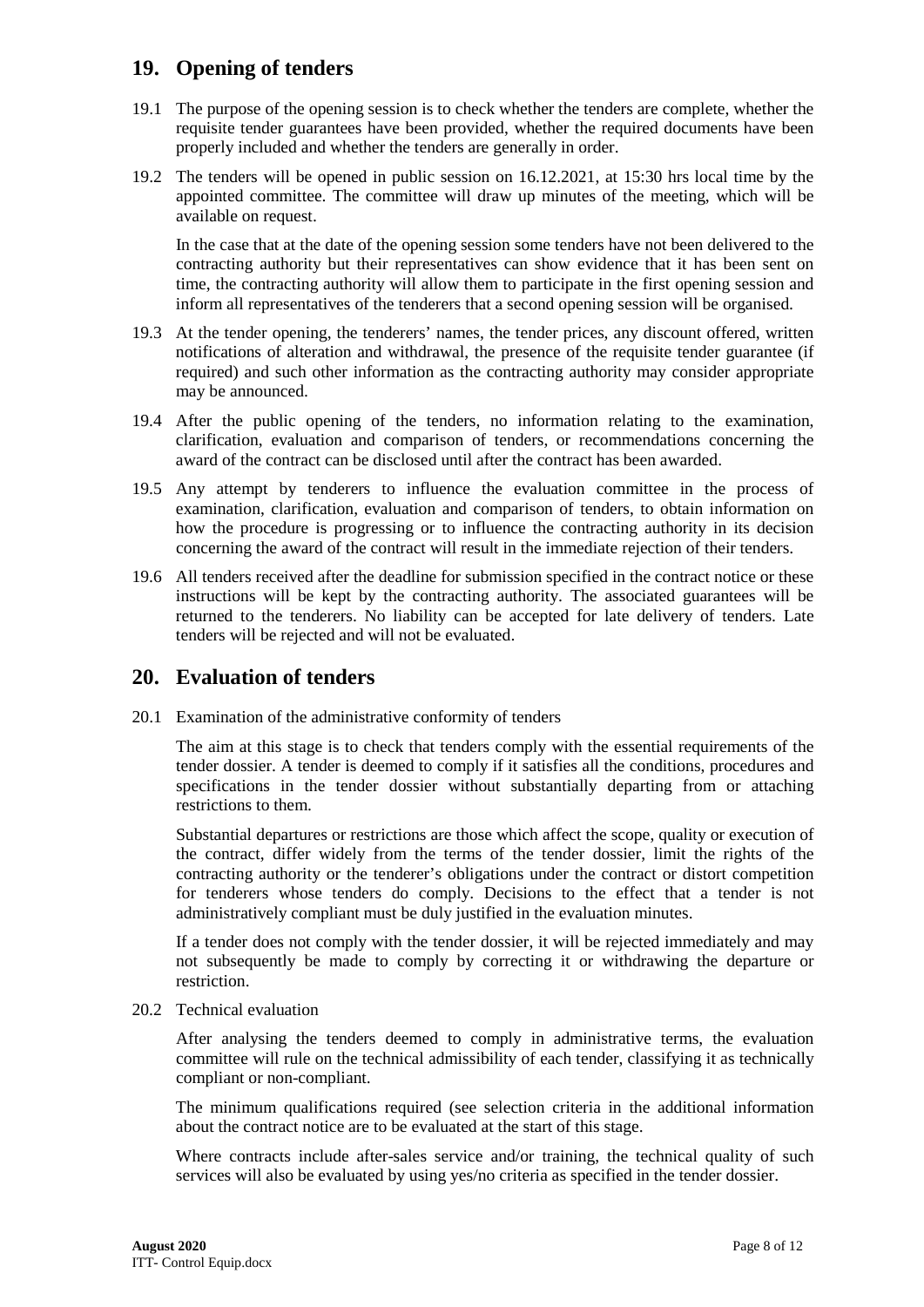- 20.3 In the interests of transparency and equal treatment and to facilitate the examination and evaluation of tenders, the evaluation committee may ask each tenderer individually for clarification of its tender including breakdowns of prices, within a reasonable time limit to be fixed by the evaluation committee. The request for clarification and the response must be in writing, but no change in the price or substance of the tender may be sought, offered or permitted except as required to confirm the correction of arithmetical errors discovered during the evaluation of tenders pursuant to Article 20.4. Any such request for clarification must not distort competition. Decisions to the effect that a tender is not technically compliant must be duly justified in the evaluation minutes.
- 20.4 Financial evaluation
	- a) Tenders found to be technically compliant will be checked for any arithmetical errors in computation and summation. Errors will be corrected by the evaluation committee as follows:
		- where there is a discrepancy between amounts in figures and in words, the amount in words will be the amount taken into account;
		- except for lump-sum contracts, where there is a discrepancy between a unit price and the total amount derived from the multiplication of the unit price and the quantity, the unit price as quoted will be the price taken into account.
	- b) Amounts corrected in this way will be binding on the tenderer. If the tenderer does not accept them, its tender will be rejected.
	- c) Unless specified otherwise, the purpose of the financial evaluation process is to identify the tenderer offering the lowest price. Where specified in the technical specifications, the evaluation of tenders may take into account not only the acquisition costs but, to the extent relevant, costs borne over the life cycle of the supplies (such as for instance maintenance costs and operating costs), in line with the technical specifications. In such case, the contracting authority will examine in detail all the information supplied by the tenderers and will formulate its judgment on the basis of the lowest total cost, including additional costs.
- 20.5 Variant solutions

Variant solutions will not be taken into consideration.

20.6 Award criteria

The sole award criterion will be the price. The contract will be awarded to the lowest compliant tender.

### **21. Notification of award**

The contracting authority will inform all tenderers simultaneously and individually of the award decision. The tender guarantees of the unsuccessful tenderers will be released once the contract is signed.

### **22. Signature of the contract and performance guarantee**

22.1 The successful tenderer will be informed in writing that its tender has been accepted (notification of award). Upon request of the contracting authority and before the signature of the contract with the successful tenderer, the successful tenderer shall provide the **documentary proof** or statements required under the law of the country in which the company (or each of the companies in case of a consortium) is effectively established, to show that it is not in any of the exclusion situations listed in Section 2.6.10.1. of the practical guide. This evidence or these documents or statements must carry a date not earlier than one year before the date of submission of the tender. In addition, a statement shall be provided that the situations described in these documents have not changed since then.

For contracts with a value of less than EUR 300 000, the contracting authority may, depending on its assessment of the risks, decide not to require proofs for selection criteria.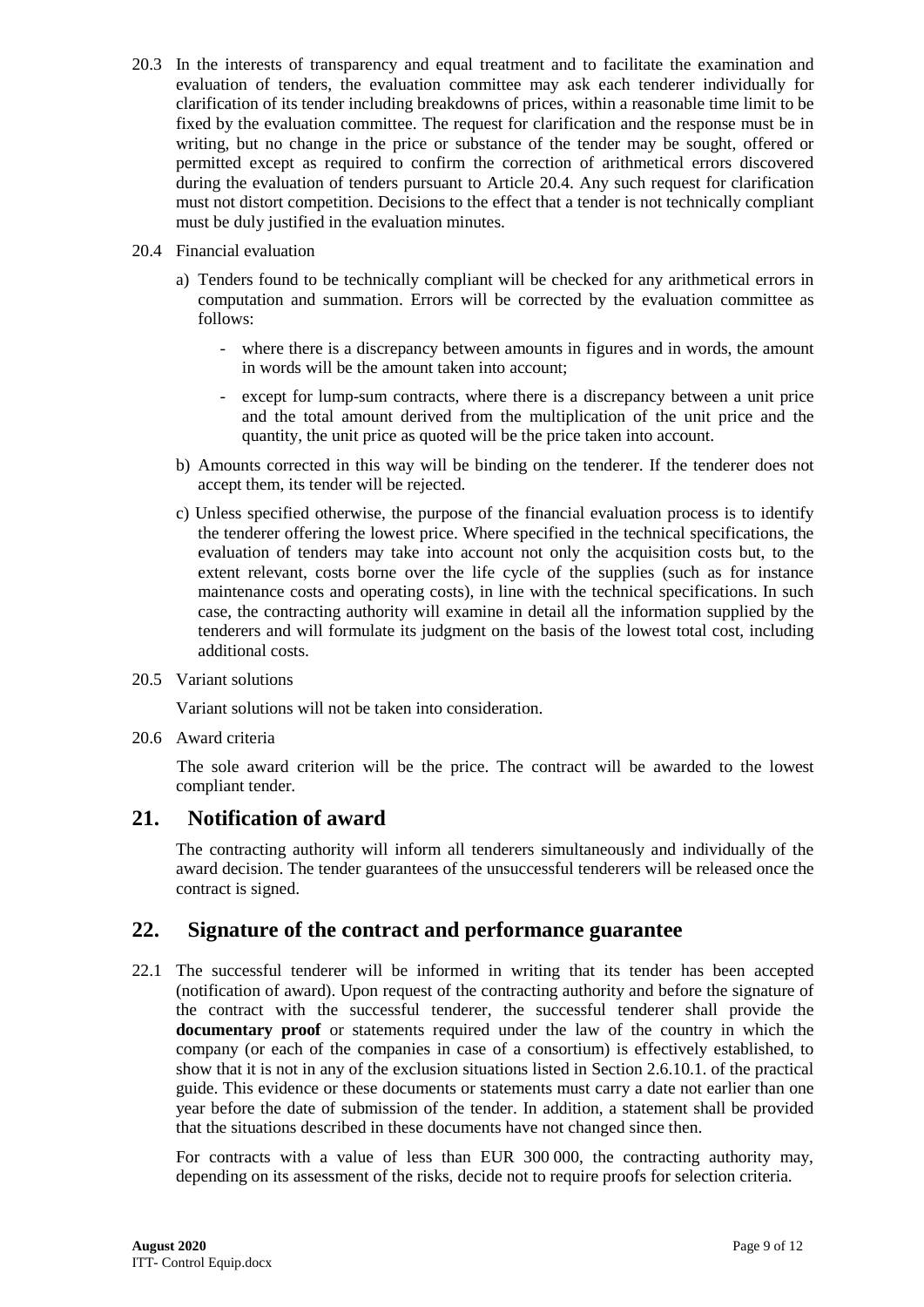22.2 Upon request of the contracting authority, the successful tenderer shallalso provide evidence of financial and economic standing and technical and professional capacity according to the selection criteria for this call for tenders specified in the additional information about the contract notice. The documentary proofs required are listed in Section 2.6.11. of the practical guide.

The contracting authority may, depending on its assessment of the risks, decide not to require proofs for financial and economic standing and technical and professional capacity.

22.3 If the successful tenderer fails to provide the documentary proof or statement or the evidence of financial and economic standing and technical and professional capacity within 15 calendar days following the notification of award or if the successful tenderer is found to have provided false information, the award will be considered null and void. In such a case, the contracting authority may award the tender to the next lowest tenderer or cancel the tender procedure.

The contracting authority may waive the obligation of any candidate or tenderer to submit the documentary evidence referred to above if such evidence has already been submitted for the purposes of another procurement procedure, provided that the issue date of the documents does not exceed one year and that they are still valid. In this case, the candidate or tenderer must declare on his/her honour that the documentary evidence has already been provided in a previous procurement procedure and confirm that his/her situation has not changed.

Documentary evidence of the financial and economic capacity and/or of the technical and professional capacity according to the selection criteria specified in the additional information about the contract notice shall be submitted. (See further Section2.6.11. of the practical guide).

By submitting a tender, each tenderer accepts to receive notification of the outcome of the procedure by electronic means. Such notification shall be deemed to have been received on the date upon which the contracting authority sends it to the electronic address referred to in the offer.

- 22.4 The contracting authority reserves the right to vary quantities specified in the tenderby  $+/-$ 100% at the time of contracting and during the validity of the contract. The total value of the supplies may not, as a result of the variation rise or fall by more than 25% of the original financial offer in the tender. The unit prices quoted in the tender shall be used.
- 22.5 Within 30 days of receipt of the contract signed by the contracting authority, the selected tenderer must sign and date the contract and return it, with the performance guarantee (if applicable), to the contracting authority. On signing the contract, the successful tenderer will become the contractor and the contract will enter into force.
- 22.6 If it fails to sign and return the contract and any financial guarantee required within 30 days after receipt of notification, the contracting authority may consider the acceptance of the tender to be cancelled without prejudice to the contracting authority's right to seize the guarantee, claim compensation or pursue any other remedy in respect of such failure, and the successful tenderer will have no claim whatsoever on the contracting authority.
- 22.7 The performance guarantee referred to in the general conditions is set 10% of the amount of the contract and must be presented in the form specified in the annex to the tender dossier. It will be released within 45 days of the issue of the final acceptance certificate by the contracting authority, except for the proportion assigned to after-sales service.

## **23. Tender guarantee**

The tender guarantee referred to in Article 11 above is set at **EUR 2,600** and must be presented in the form specified in the annex to the tender dossier. It must remain valid for 45 days beyond the period of validity of the tender. Tender guarantees provided by tenderers who have not been selected will be returned together with the information letter that the tenderer has been unsuccessful. The tender guarantee of the successful tenderer will be released on signing of the contract, once the performance guarantee has been submitted.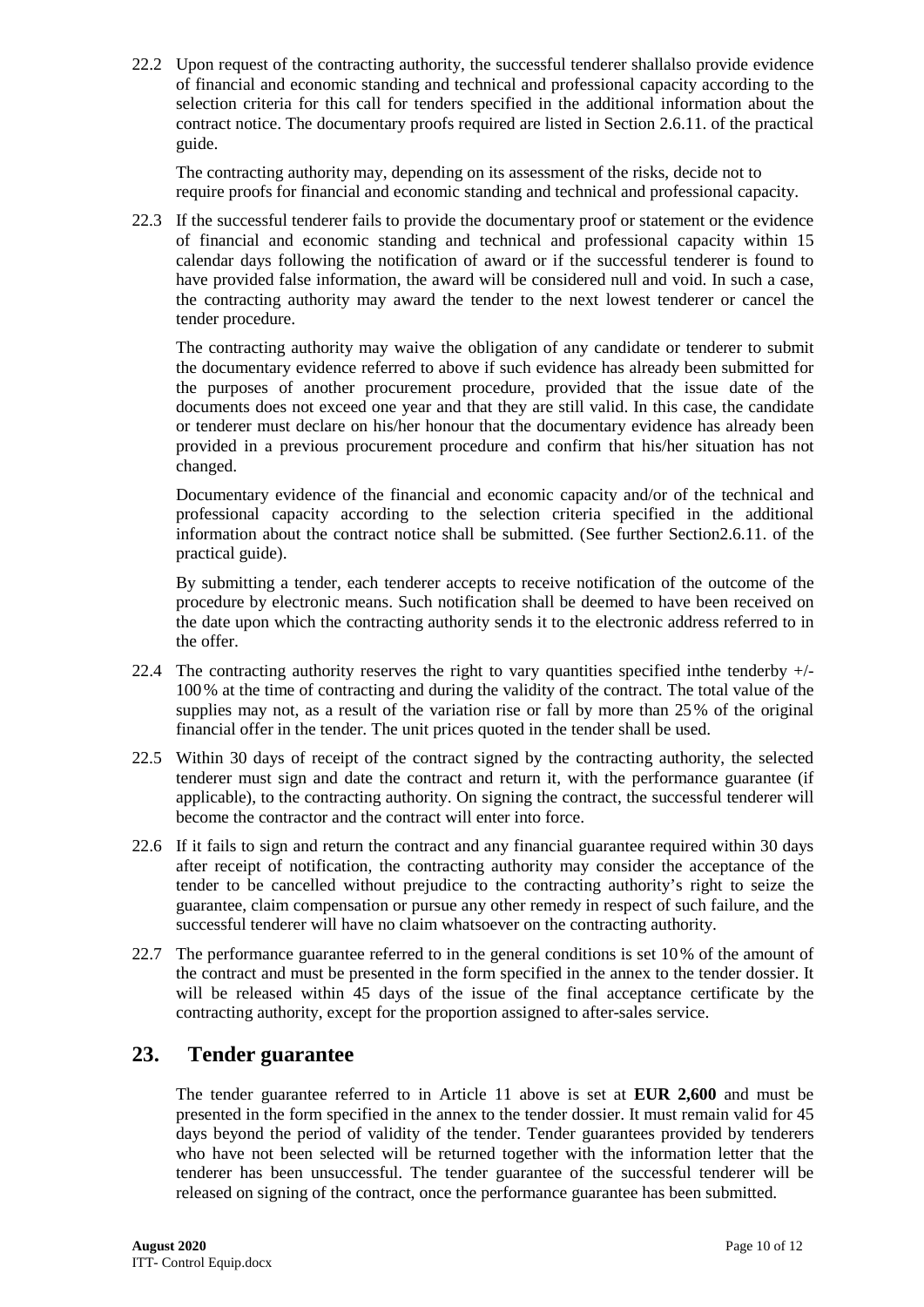# **24. Ethics clauses and code of conduct**

#### 24.1 Absence of conflict of interest

The tenderer must not be affected by any conflict of interest and must have no equivalent relation in that respect with other tenderers or parties involved in the project. Any attempt by a tenderer to obtain confidential information, enter into unlawful agreements with competitors or influence the evaluation committee or the contracting authority during the process of examining, clarifying, evaluating and comparing tenders will lead to the rejection of its tender and may result in administrative penalties according to the Financial Regulation in force.

#### 24.2 Respect for human rights as well as environmental legislation and core labour standards

The tenderer and its staff must comply with human rights and applicable data protection rules. In particular and in accordance with the applicable basic act, tenderers and applicants who have been awarded contracts must comply with the environmental legislation including multilateral environmental agreements, and with the core labour standards as applicable and as defined in the relevant International Labour Organisation conventions (such as the conventions on freedom of association and collective bargaining; elimination of forced and compulsory labour; abolition of child labour).

#### **Zero tolerance for sexual exploitation, abuse and harassment:**

The European Commission applies a policy of 'zero tolerance' in relation to all wrongful conduct which has an impact on the professional credibility of the tenderer.

Physical abuse or punishment, or threats of physical abuse, sexual abuse or exploitation, harassment and verbal abuse, as well as other forms of intimidation shall be prohibited.

#### 24.3 Anti-corruption and anti-bribery

The tenderer shall comply with all applicable laws and regulations and codes relating to antibribery and anti-corruption. The European Commission reserves the right to suspend or cancel project financing if corrupt practices of any kind are discovered at any stage of the award process or during the execution of a contract and if the contracting authority fails to take all appropriate measures to remedy the situation. For the purposes of this provision, 'corrupt practices' are the offer of a bribe, gift, gratuity or commission to any person as an inducement or reward for performing or refraining from any act relating to the award of a contract or execution of a contract already concluded with the contracting authority.

#### 24.4 Unusual commercial expenses

Tenders will be rejected or contracts terminated if it emerges that the award or execution of a contract has given rise to unusual commercial expenses. Such unusual commercial expenses are commissions not mentioned in the main contract or not stemming from a properly concluded contract referring to the main contract, commissions not paid in return for any actual and legitimate service, commissions remitted to a tax haven, commissions paid to a payee who is not clearly identified or commissions paid to a company which has every appearance of being a front company.

Contractors found to have paid unusual commercial expenses on projects funded by the European Union are liable, depending on the seriousness of the facts observed, to have their contracts terminated or to be permanently excluded from receiving EU funds.

#### 24.5 Breach of obligations, irregularities or fraud

The contracting authority reserves the right to suspend or cancel the procedure, where the award procedure proves to have been subject to breach of obligations, irregularities or fraud. If breach of obligations, irregularities or fraud are discovered after the award of the contract, the contracting authority may refrain from concluding the contract.